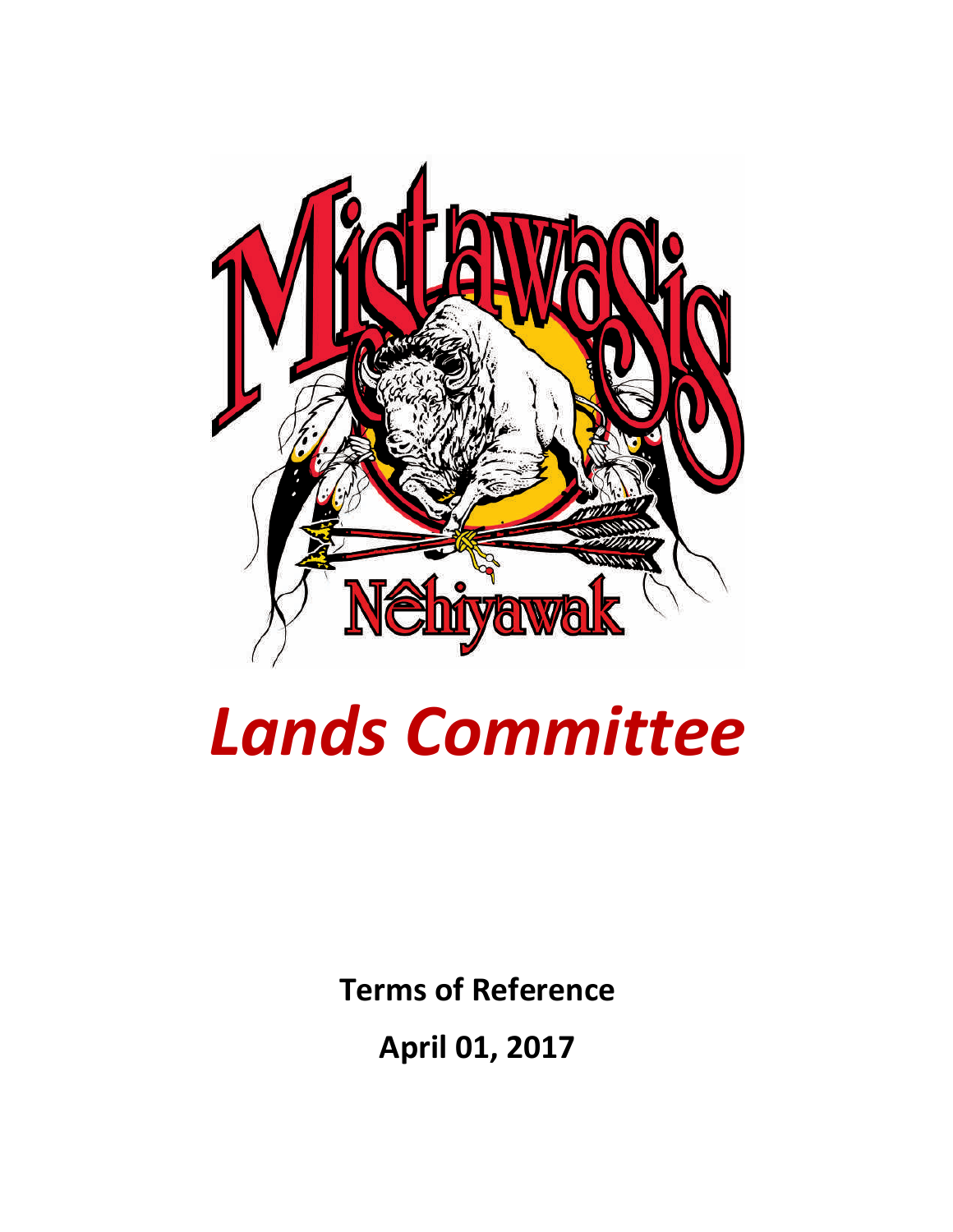### **1.0 Statement:**

- 1.1. The Authority of Mistwasis Nêhiyawak to govern and administer its lands and resources flows from the Creator to the Members of the First Nation, and from the Members to the Chief and Council according to the culture, traditions, customs and laws of the First Nation;
- 1.2. On December 12, 2013, Mistawasis Nêhiyawak adhered to the *Framework Agreement* on *First Nation Land Management* between Her Majesty and a specific group of First Nations which was concluded February 12, 1996, as amended, and which was ratified on behalf of the Government of Canada by the *First Nations Land Management Act*;
- 1.3. On January 16, 2017, Mistawasis Nêhiyawak Membership held a ratification vote, pursuant to the *First Nations Land Management Act*. The Ratification vote approved the *Mistawasis Land Code* and Individual Agreement;
- 1.4. Clause 48.2 of the *Mistawasis Land Code* states: **"This Land Code shall take effect on the first day of the month following the certification of this Land Code by the Verifier"**. On March 9, 2017, Verifier Dave Hoffman certified the *Mistawasis Land Code*. April 01, 2017 is the date that the *Mistawasis Land Code* takes effect;
- 1.5. Part 5 Section 26 of the Mistawasis Land Code gives authority to the Chief and Council to establish a Lands Committee consisting of 5 Eligible Voters.

## **2.0 Name of Lands Committee:**

2.1 The name of the Lands Committee shall be the **Mistawasis Nêhiyawak Lands Committee.**

#### **3.0 Purpose:**

- 3.1 The Lands Committee is established, authorized and directed to:
	- 1. Make recommendations or comments to the Council on matters related to lands, including the passing of Land Laws and Resolutions and creation, granting, disposal, assigning or transferring of Interests or Licences in First Nation Land;
	- 2. Assist with the development of land administration system;
	- 3. Advise and make recommendations to the Council and its staff on matters respecting First Nation Land;
	- 4. Make written recommendations to the Council on allocation of residential lots to Members;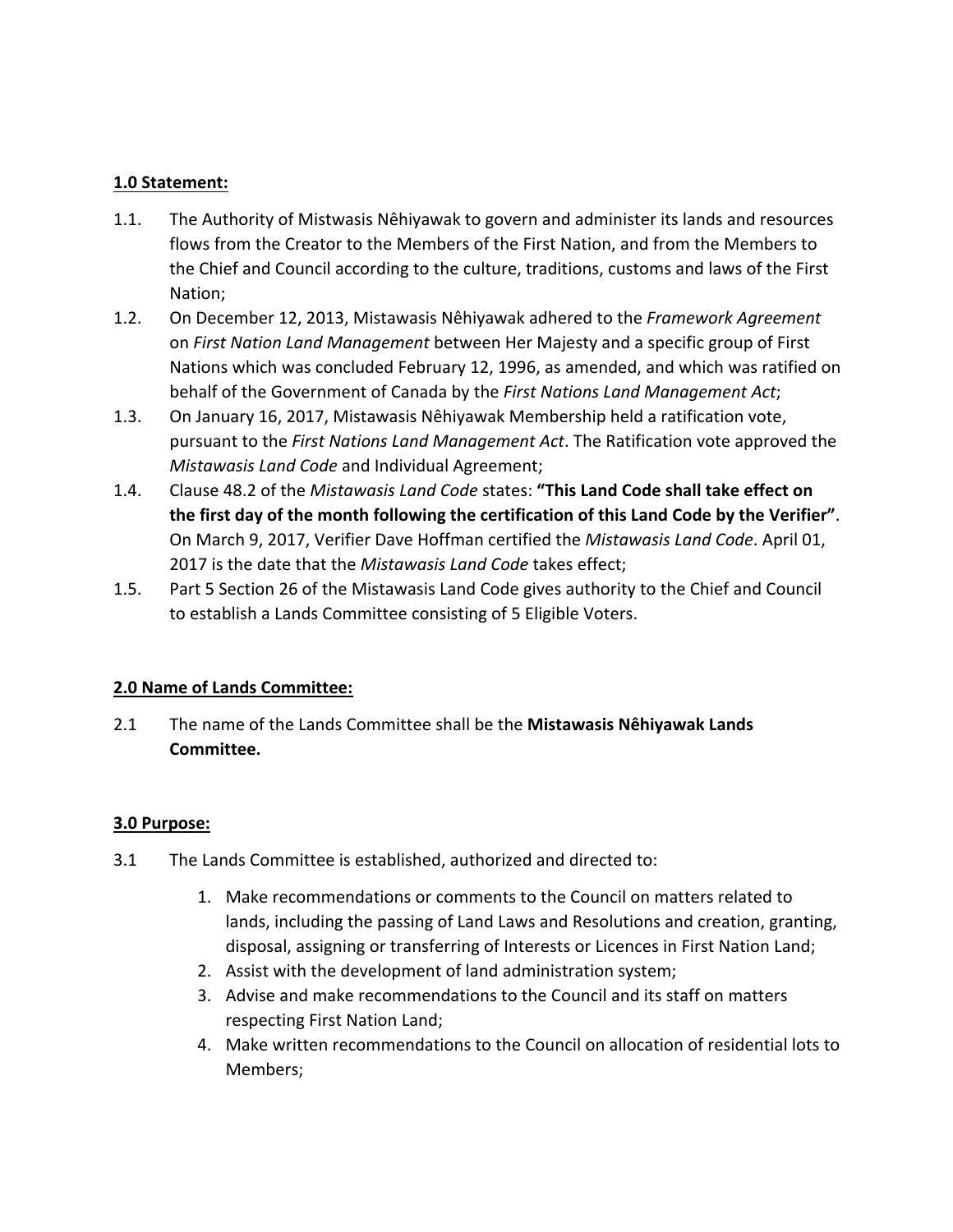- 5. Recommend Land Laws, resolutions, policies and practices respecting First Nation Land to the Council;
- 6. Hold regular and special meetings to Members to discuss First Nation Land issues and make recommendations to Council on the resolution of these First Nation Land issues;
- 7. Assist in the communication of First Nation Land issues between Members and the Council;
- 8. Oversee community approvals under this Land Code; and
- 9. Attend to any other responsibilities given to the Land Committee under this Land Code or by the Council.

**Delegation of Power**: The Council may delegate any of its land management powers under this Land Code to the Lands Committee. Such delegation shall be in writing and by Resolution, must be approved by the Council at a duly convened meeting and must be posted in the administrative offices of the First Nation to which the public has access.

#### **4.0 Rules for meetings:**

4.1 Meetings of the Lands Committee shall be conducted in accordance to the following procedures:

- 1. Whenever possible, all meetings shall be held on First Nation Land provided that a meeting may be conducted by telephone or other facility which permits each member of the Lands Committee in attendance to communicate with all other members of the committee at the meeting;
- 2. The chairperson shall chair the meeting, provided that, in the absence of the chairperson, another member of the committee appointed for that purpose by those in attendance shall chair the meeting;
- 3. The quorum for meetings of the Lands Committee shall be a majority of the members of the committee;
- 4. All decisions and actions of the Lands Committee shall be in accordance with a majority vote, which for greater certainty includes the chairperson, provided that a resolution in writing signed by all of the members of the committee is as valid as if it had been passed at a meeting of the committee; and
- 5. Written minutes of the proceedings at each meeting will be kept and the minutes of the preceding meeting approved or revised at the commencement of each meeting.
- 4.2 Unless directed otherwise by the Council, the Lands Committee shall meet at least once every three months, provided that the committee shall meet at any time requested by the Council.